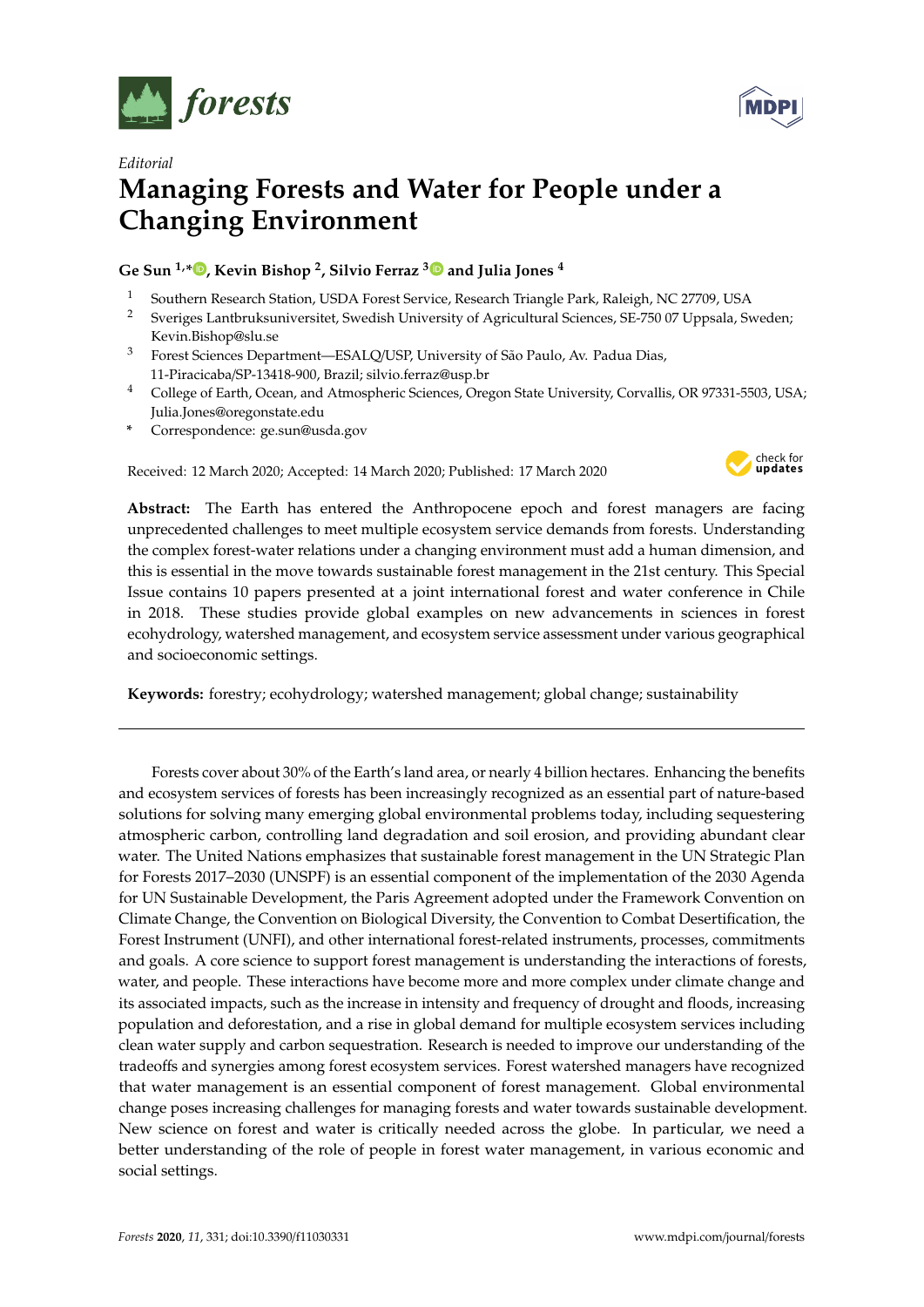The "International Forests andWater Conference 2018, Valdivia, Chile" (http://[forestsandwater2018.](http://forestsandwater2018.cl/) [cl](http://forestsandwater2018.cl/)/), a joint effort of the 5th IUFRO International Conference on Forests and Water in a Changing Environment and the Second Latin American Conference on Forests and Water provided a unique forum to examine forest and water issues in Latin America under a global context. The conference promoted an exchange of understanding and experience from the realms of research, policy, and public involvement, through to the development of international research collaborations. The conference focused on the following themes that covered a series of emerging research topics in the forest and water research and management communities.

- 1. Forests and water: The role of arts, humanities, and communication
- 2. The 2030 agenda framework for forests and waters
- 3. Forest ecosystems, water and climate change adaptation
- 4. Forest certification, government policy and water resources
- 5. Ecosystem service tradeoffs involving water from native forests and plantations
- 6. Aquatic and riparian biodiversity: Forest ecosystem-stream connections
- 7. Social aspects of watershed management and monitoring
- 8. Agroforestry and water
- 9. Forest ecosystem restoration for aquatic ecosystem services
- 10. Forests in the food–water–energy nexus
- 11. Modeling and decision support systems linking forest hydrology, management, and policy
- 12. The Forest-Water Network: Planning tools

This book represents a collection of some of the peer-reviewed papers presented at the Conference that are published in a special issue in Forests (https://[www.mdpi.com](https://www.mdpi.com/journal/forests/special_issues/Forests_Water)/journal/forests/special\_issues/ [Forests\\_Water\)](https://www.mdpi.com/journal/forests/special_issues/Forests_Water). These studies cover a large physiographic gradient across major continents and climatic zones including the temperate rainforests in Chile [\[1](#page-2-0)[–3\]](#page-2-1) and the subtropical forests in Brazil [\[4\]](#page-2-2) and South America; temperate rainforests [\[5\]](#page-2-3) and boreal forests [\[6\]](#page-2-4) in North America; and the large tropical Mekong River Basin in Vietnam [\[7\]](#page-2-5), the Nenjian River in the boreal northeastern China [\[8\]](#page-2-6), and the arid Loess Plateau in northern China [\[9\]](#page-2-7), in east Asia. Five papers addressed issues of the effects of water quantity and quality of native forest buffers on dissolved organic matter in forested and agricultural watersheds in northwestern Patagonia [\[1\]](#page-2-0); effects of eucalyptus management on nutrient and sediments in small watersheds in Brazil [\[4\]](#page-2-2); effects of pine and eucalyptus plantation forests on water supply for large watersheds (>200 km<sup>2</sup>) in south central Chile [\[3\]](#page-2-1); effects of forests and wetlands on water yield, surface runoff and baseflow in northeastern China [\[8\]](#page-2-6), and the combined effects of climate and afforestation on soil moisture in Loess Plateau of China [\[9\]](#page-2-7). Five papers addressed management issues: Managing headwater streams under climate change [\[5\]](#page-2-3); local communities' participation in watershed management [\[2\]](#page-2-8); the nexus of forests, water, and policy [\[10\]](#page-2-9); ecosystem services in the Mekong River Basin [\[7\]](#page-2-5) and; risk assessment of wildland fires in Alberta, Canada [\[6\]](#page-2-4). In summary, worldwide studies clearly show that forests and water are intimately connected, and forest management policies must balance the tradeoffs of ecosystem services and adapt to global environmental changes in order to meet sustainable development goals.

Water has become an essential part of contemporary forest management practices that aim to maximize ecosystem services to people. Sustainable forest management has a clear human dimension and must fit local natural and socioeconomic conditions. We hope that the information presented in this collection gives readers a glimpse of the complexity and future challenges in forest and water management in selected regions of the world. We would like to thank the authors for sharing their research, and the reviewers and editors for their dedications that made this Special Issue a success.

**Author Contributions:** Writing—original draft preparation, G.S.; writing—review and editing, all authors. All authors have read and agreed to the published version of the manuscript.

**Conflicts of Interest:** The authors declare no conflict of interest.